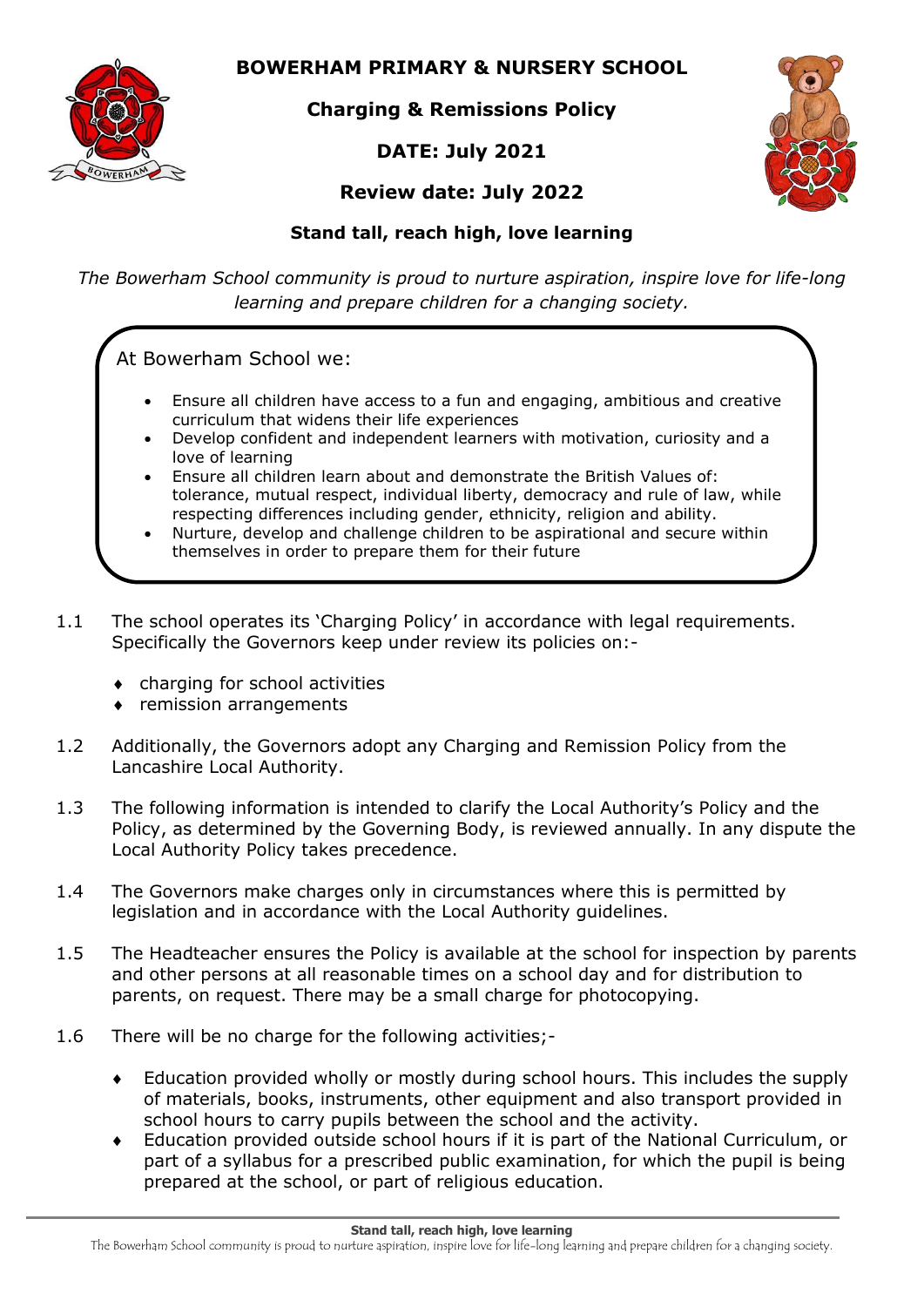- instrumental and vocal music tuition for pupils learning individually or in groups, unless the tuition is provided at the request of the pupil's parent / carer.
- Instrumental and vocal tuition for children in care.
- Entry for a prescribed examination including re-sits provided that a pupil has been prepared for it at school.
- Examination re-sit(s) if the pupil is being prepared for the re-sit at the school.

## **Voluntary Contributions**

- 2.1 The restrictions on charging for activities do not in any way prohibit the school from seeking voluntary contributions from parents for the benefit of the school or towards any school activities. It is made clear to parents when contributions are requested for an activity during school hours that:-
	- There is no obligation to contribute.
	- That pupils will not be treated differently according to whether or not their parents have contributed.
- 2.2 If an activity cannot take place without voluntary contributions, this will be made clear to parents. An initial letter to parents will explain the nature of the proposed activity and its educational value. The letter will indicate the contribution per pupil, which will be required, if the activity were to take place. The letter will also make it clear that the activity will only take place if sufficient parents are able to support it financially and that it will be cancelled if there insufficient funds available to make the activity viable.
- 2.3 There is no limit to the level of voluntary contribution which parents or others may make towards school activities. A request for a contribution towards the cost of a school visit or activity may, for example, include an element to cover the cost of accompanying teachers.

#### **Chargeable Activities**

- 3.1 The school may recover the full costs of the activities provided directly or through commissioned services, but charges will not exceed the actual cost.
- 3.2 A charge may be made for educational or other activities provided wholly or partly outside school hours which are not:-
	- ◆ Part of the National Curriculum.
	- Part of a syllabus for a prescribed public examination which the pupil is being prepared for at the school.
	- ◆ Part of religious education.
- 3.3 A charge may be made the following:-
	- Board and lodgings on residential visits (subject to remission arrangements).
	- The cost of entering a pupil for a public examination not prescribed in regulations and for the cost of preparing a pupil for that examination outside school hours.
	- The cost of entering a pupil for a prescribed public examination, including re-sits, where no preparation has been provided by the school.
	- the provision of instrumental and vocal tuition, which takes place during the school day and which has been requested by parents or carers.
	- day care facilities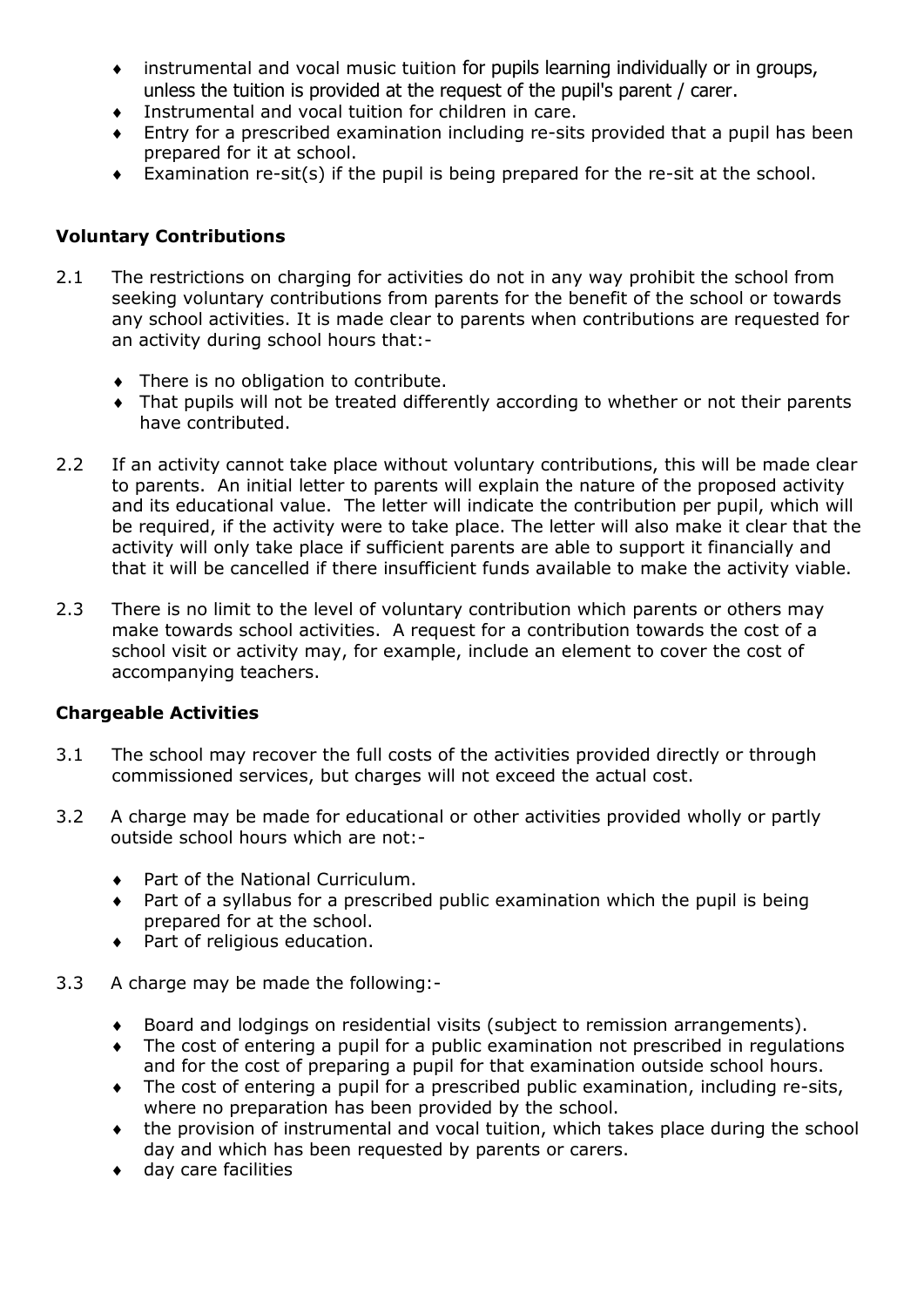## **Remissions**

4.1 There will be no charge for board or lodgings for pupils whose parents are receiving income support, income-based job seekers' allowance, disability working allowance or free school meals. Charges for other 'chargeable activities' may also be fully or partly remitted. Details of any remission arrangements will be made clear when parents are informed of charges for individual activities.

## **School Admissions**

5.1 The school does not make any kind of charge relating to a pupil's admission to school. The ability of parents to contribute to the school, either financially or in any other way, must not be a consideration when deciding whether to admit a pupil. The School will not ask a parent for a contribution of any kind prior to a pupil's admission.

## **Educational Activities Taking Place During School Hours**

- 6.1 'School hours' are defined as being those hours during which the school is in session, but excluding the mid-day break.
- 6.2 No charge is made for any activity which takes place during school hours, including any materials, books, instruments, ingredients or other equipment (excluding clothing) provided in connection with the activity. The cost of such activities is contained the school's budget or its unofficial funds.
- 6.3 Additionally, parents or pupils are not be charged for or expected to pay for or provide such items as home economics ingredients or craft materials, except where parents have confirmed that they wish to own the finished product.
- 6.4 However, when a special event takes place during the school day, a 'voluntary' contribution may be requested.
- 6.5 Clothing is excluded from the definition of 'equipment' under the Education Act. Parents are still expected to provide items of clothing, such as cookery aprons and football boots. The Education Committee's school clothing assistance scheme enables some income-related help to be given towards a pupil's clothing (including sports clothing) expenses. The school will provide essential protective clothing, such as safety goggles.

## **Educational Activities Taking Place Outside School Hours**

- 7.1 Charges are made for activities taking place outside school hours unless the activities are required either:
	- as part of the syllabus of a prescribed public examination
	- to fulfil statutory duties relating to the National Curriculum or religious education
- 7.2 In these cases, no charge may be made, with the exception of board and lodging charges for a residential visit
- 7.3 Activities not falling into the above two categories are known as 'optional extras'.
- 7.4 Where charges are permitted, they may not exceed the cost of the 'optional extra' to each individual pupil participating in the activity. The school will not ask parents of participating pupils to subsidise other pupils taking part in an activity.
- 7.5 Such charges, on request, will be wholly remitted if a pupil's parents are in receipt of income support, an income-based job seeker's allowance, disability working allowance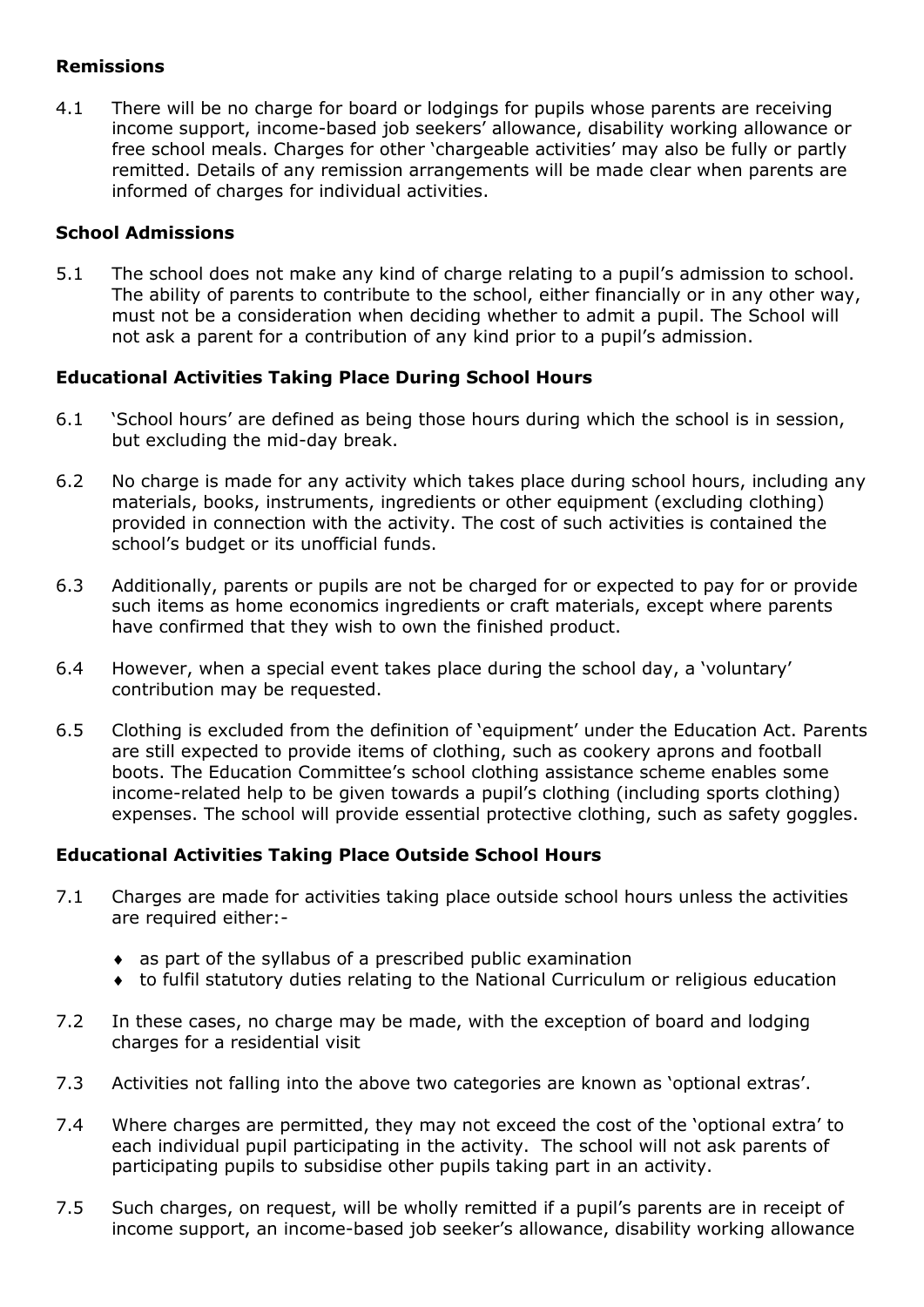or free school meals. The cost of any pupils for whom the charge for a school activity has been remitted must be met from the school's budget or its unofficial funds.

- 7.6 It is, therefore, necessary in some circumstances to identify pupils whose parents are in receipt of certain benefits, if charges are to be made for the board and lodging element of a residential visit. The school may not be immediately aware of all cases where parents are in receipt of these benefits. It is necessary, therefore, when arranging an activity for which a charge can be made and where the statutory remission arrangements apply, for the parents of all the participating pupils to be advised of the statutory entitlement to remission. This will ensure that those parents in receipt of these benefits are aware of their entitlement and have the opportunity to claim remission.
- 7.7 The school does not charge for the cost of any teacher employed by the Governors or the Local Authority to participating pupils. We take the view that teachers, who organise or participate in activities, do so on a voluntary basis and it is the policy not to make additional payments to teachers for such activities.
- 7.8 The only exception is where a teacher is working an outside body, such as the Adult College, who pay the school for the teacher's services.
- 7.9 It is important to note the 'costs incurred' by teachers in providing the optional extra may be included in the charge to pupils. For example, these costs may include the cost of any travel and board and lodging.
- 7.10 Similarly, the costs incurred by volunteer helpers, including the cost of any travel and board and lodging, may be charged among the participating pupils.
- 7.11 A pupil's participation in any 'optional extra' will be a matter for parental choice and on the basis of their willingness to meet any charges which are applicable. The agreement of parents is therefore a necessary prerequisite to a pupil's inclusion in any such activity.
- 7.12 It will be for the Governing Body to determine whether any charge should be made and the amount, bearing in mind the above points and the Local Authority's Policies.

#### **School Visits Taking Place Partly during and Partly Outside School Hours**

- 8.1 Some school visits will take place partly during and partly outside school hours. The Act therefore provides a basis for determining whether an activity is deemed to take place wholly during or wholly outside school hours for the purposes of charging arrangements.
- 8.2 A day visit or activity is deemed to take place during school hours if 50% or more of the time spent on the visit or activity, including any connected travel, occurs during school hours. In these circumstances, as above, no charges may be made for anything connected with the visit or activity, including transport and admission to places of interest. It is necessary, therefore to contain the costs of the visit or activity from within the funds at the school's disposal.
- 8.3 A residential visit or activity is defined as being one, which involves pupils spending one or more night away from home. Such a visit or activity is deemed to take place during school hours if the number of school sessions taken up by the visit or activity is 50% or more of the number of half days involved. In this connection a 'half day' is defined as any period of 12 hours ending at noon or midnight on any day. In principle, any visit during the school week will be deemed to take place during school hours. Weekend visits will be deemed to take place outside school hours.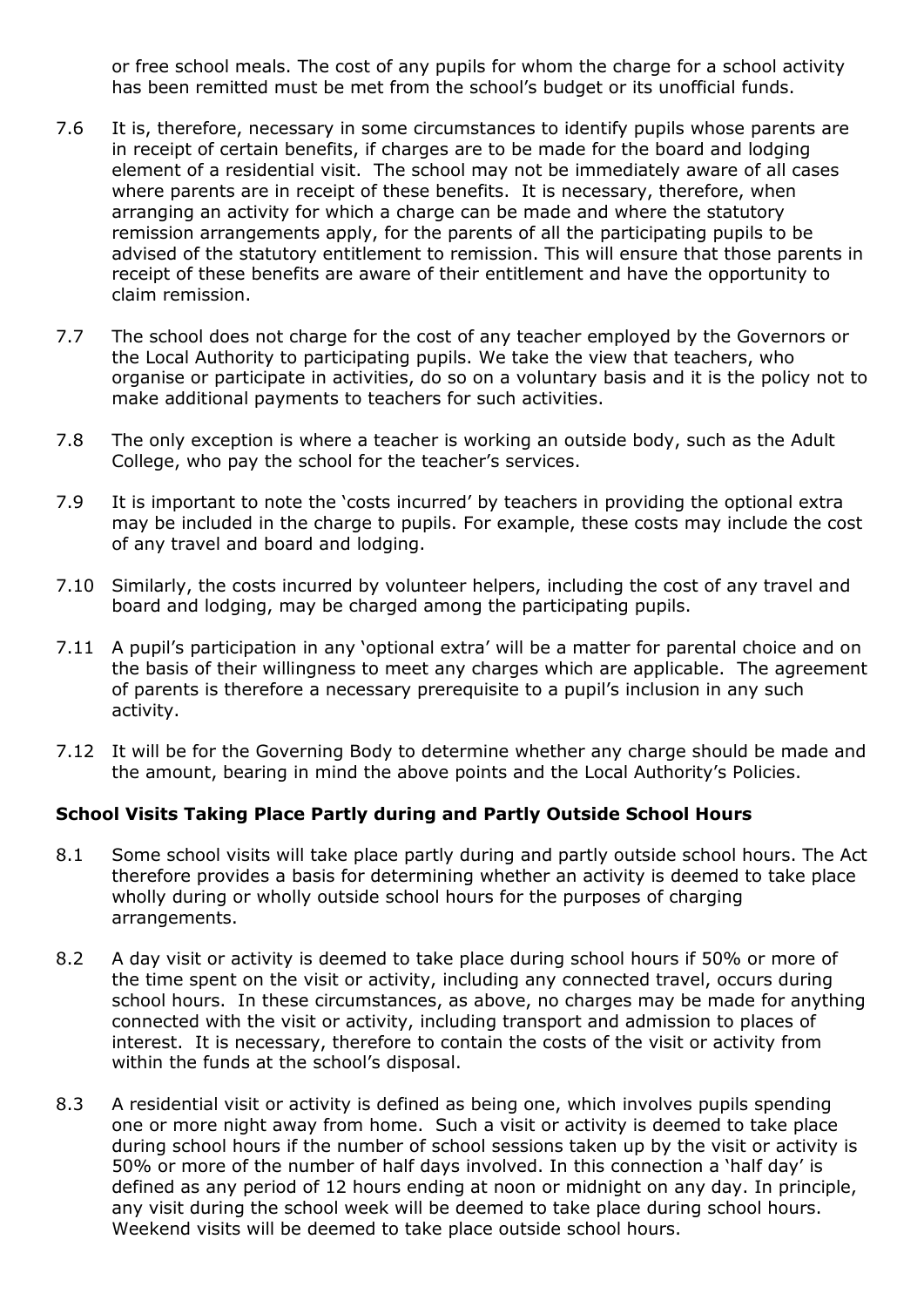- 8.4 Thus, a residential trip taking place in term-time from noon on Wednesday to 9.00 pm on Sunday (9 half days; 5 school sessions) is regarded as taking place during school hours. However, a trip lasting from noon on Thursday to 9.00 pm on Sunday (7 half days; 3 school sessions) is not.
- 8.5 If a residential visit or activity is deemed to take place during school hours, no charge may be made except for board and lodging. This charge must not exceed the actual cost of the board and lodging provided and will, on request, be wholly remitted if a pupil's parents are in receipt of income support, income-based job seeker's allowance, disability working allowance or free school meals, as described above.
- 8.6 Where an additional supply teacher has to be employed to allow the visit to go ahead, these costs may be recovered through volunteer contributions.

## **Transport**

9.1 The Governors will not charge for any transport provided to convey pupils between the school and any other place where educational provision has been arranged by the school or Local Authority during school hours - e.g. to swimming pools, off-site playing fields, secondary schools or sports centres.

#### **Activities Arranged During School Hours by a Third Party**

10.1 The Governors do not allow trips to be organised by a third party, such as a tour operator.

#### **Entry for Public Examinations**

- 11.1 No charge is made by the school for a pupil's entry to any prescribed public examination for which the pupil has been prepared at the school, whether during or outside school hours. Parents and pupils are not be required to provide or pay for any books, materials, instruments or other equipment (excluding clothing) necessary for the purposes of the examination entry. Nor is any charge made for necessary transport to enable a pupil to take such an examination.
- 11.2 The school will inform parents as soon as it has been decided for which examination pupils should be entered. It is anticipated that, in practice, responsibility for these arrangements will be delegated by the Governing Body to the Head Teacher.

#### **Music Provision**

- 12.1 Charging is not permitted for class music tuition during school hours. Music tuition, whether group or individual, forming part of the syllabus for a prescribed public examination or required by the National Curriculum, is also free, whether it is provided during or outside school hours. No charge is made for school orchestras or choirs that take place during school hours.
- 12.2 Individual music tuition, excluding vocal tuition, not forming part of the syllabus of a prescribed public examination or required by the National Curriculum, is charged for, providing parental agreement is obtained before a pupil is given the tuition. The charge includes the cost of the teacher giving the tuition, as well as the cost of sheet music and the hire and insurance of a musical instrument. This is the only activity taking place wholly during school hours for which a charge may be made. The Local Authority charges schools the full cost of tuition, although the charge is remitted for all pupils who receive free school meals and for certain other pupils where, at the discretion of the Authority, it is considered that there are exceptional circumstances.